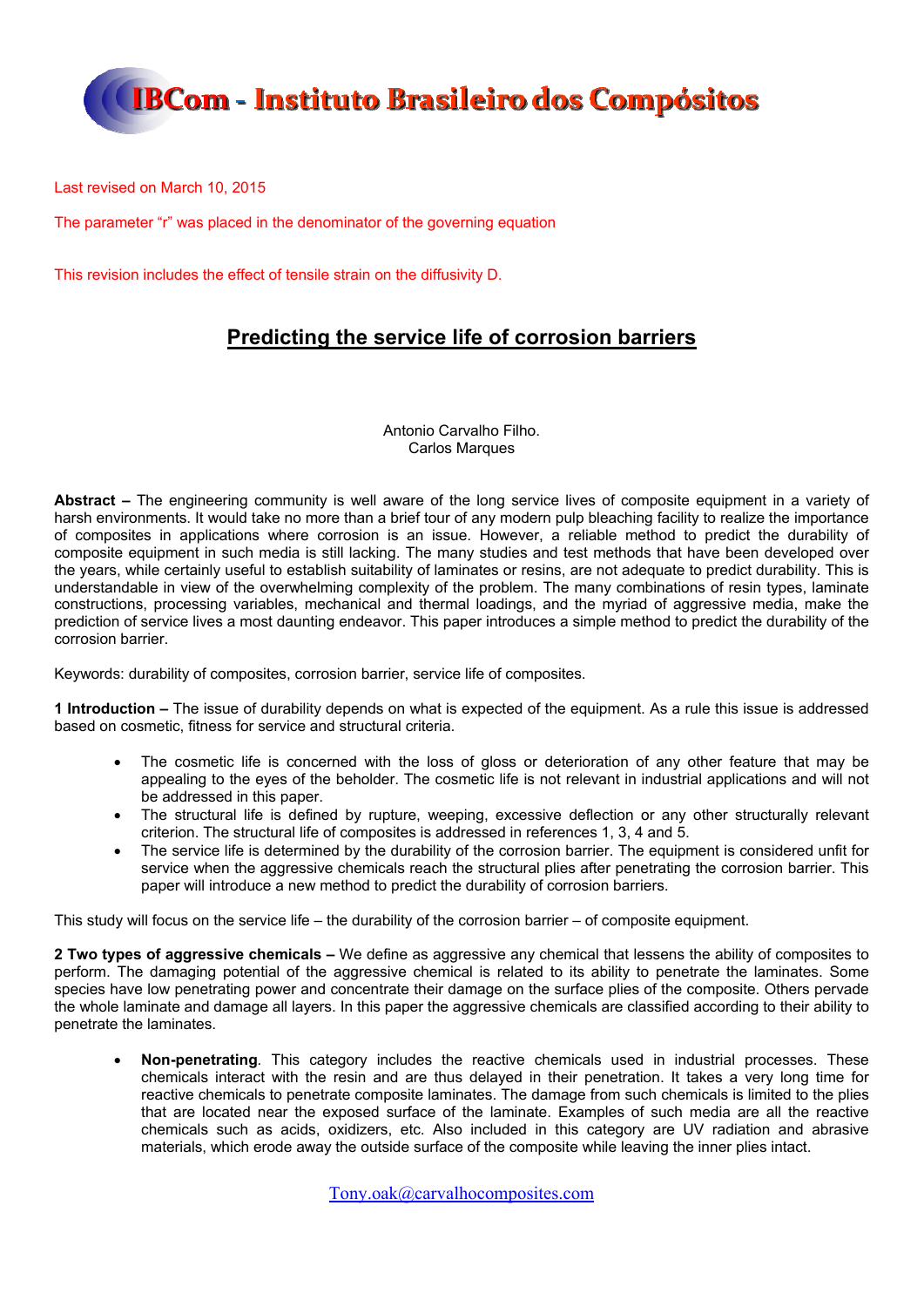

 **Penetrating***.* This category includes the non reactive chemicals that do not interact with the resin and penetrate by diffusion into the entire laminate. The most important products in this category are water and solvents. The penetrating chemicals do not interact chemically with the resin. Their penetration is fast and they saturate the entire laminate in a short period of time. The diffusion of solvents into the composite is so fast that the times they take to saturate all layers can be considered as short-term. The penetrating chemicals are the only agents capable of reaching the structural plies and affecting the long-term structural life of composite structures.

The penetration of aggressive chemicals in polymers is very slow. This is due to the low solubility, low diffusivity and the high interactions that take place between the chemical and the resin. As a result, the rate of penetration is slowed down considerably and the reactive chemicals display a near flat advancing front as they enter the composite. Figure 1 shows some typical concentration profiles of non-penetrating chemicals plotted along the wall thickness of a composite. As the molecules enter the laminate, they react with the glass/resin and are slowed down in their advance. This produces a near flat advancing front such as the one shown in figure 1. The flatness of the advancing front is a characteristic of nonpenetrating chemicals. Other things being equal, the higher the reactivity of the penetrating species, the flatter is the advancing front. The highly reactive chlorine dioxide, for instance, displays a very neat and distinct flat advancing front.



**Figure 1 -** Different species show different penetrating profiles. Note the flat front characteristic of the reactive low penetration chemicals.

As the reactive chemicals advance into the laminate, they deteriorate the resin and the fibers. It is reasonable to assume that the plies that are penetrated by the chemical lose their structural capability. It is the responsibility of the engineer to schedule regular shutdowns to check the depth of this penetration and, if necessary, replace the surface material that has been penetrated. The widespread practice of relining storage tanks would not be possible if the advancing front of the chemicals were not flat and well defined as shown in figure 1.

In applications where the relining is not possible, as in the case of small diameter pipes, the penetrating chemicals would continue their advance and eventually penetrate the structural plies. It such cases it is possible to have structural failure caused by non-penetrating products. Given enough time and no maintenance, the non-penetrating chemicals eventually pass the corrosion barrier and attack the structural plies. However, if the relining is done at the proper time, before the chemicals reach the structural layers, the corrosive media play no role in the long-term structural life of the composite. In other words, if proper maintenance is done, the damage caused by the chemical is limited to the sacrificial corrosion barrier.

The flatness of the advancing front is determined by the high reactivity and the low rate of diffusion of the chemical into the composite. This simple and obvious statement suggests that some resins may have better performance than others, not because of their superior resistance to chemical attack per se, but because of their lower permeability to the diffusing chemical. This statement explains the superior performance of the highly cross linked bisphenol polyesters and of the novolac vinyl esters. And it explains also the outstanding positive effect of post-cure on the durability of the corrosion barrier.

The advancing front of the diffusing chemical divides the equipment wall in three zones (figure 2). The fully penetrated zone 1 is assumed destroyed by the chemical. The mechanical properties of the material in zone 1 are assumed to be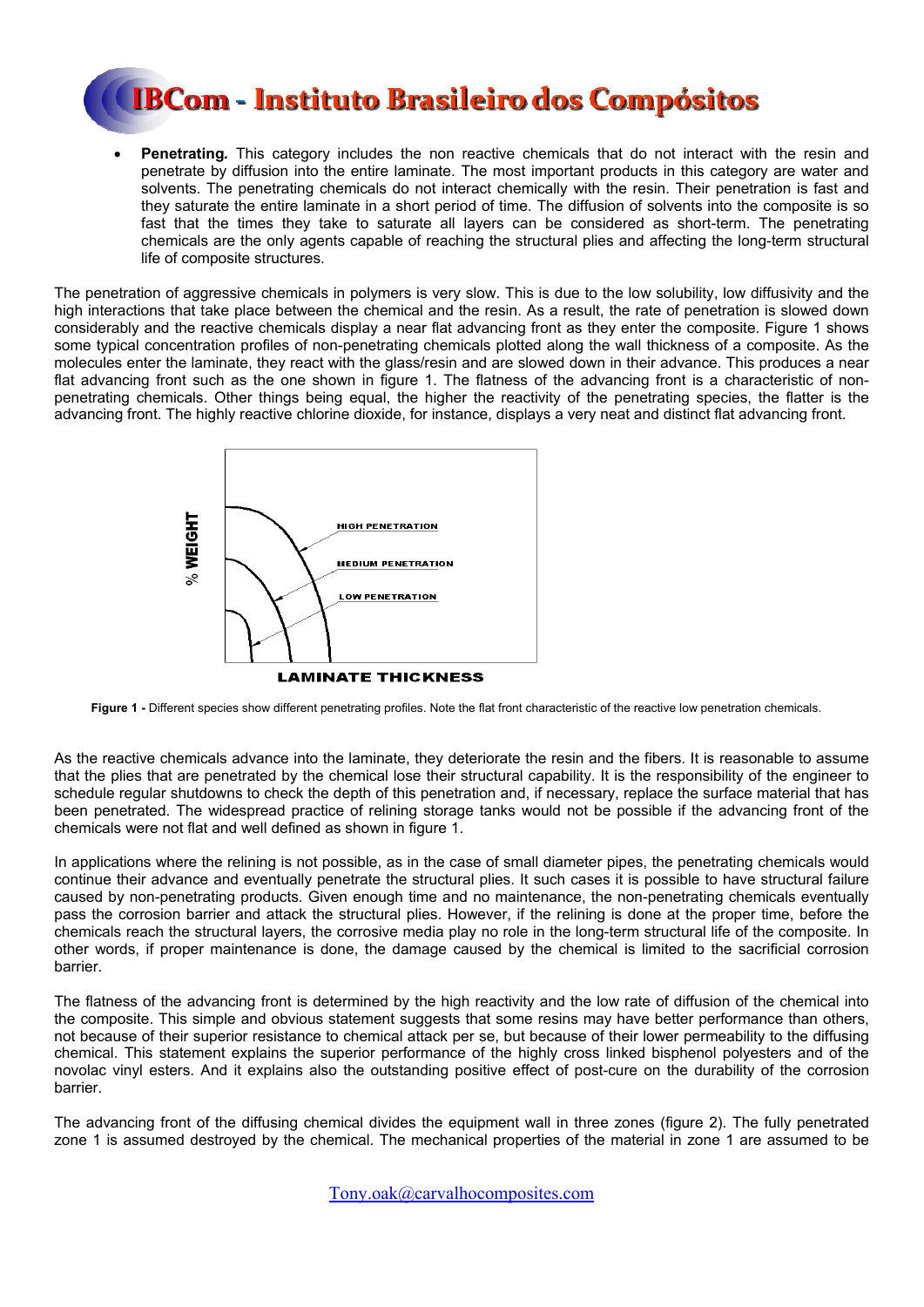zero. The material in zone 2, which has been partly penetrated, maintains some structural integrity. The material in zone 3, which has not yet been reached by the chemical, maintains its pristine state.

We assume that the ingress of the aggressive chemical destroys the structural capability of the penetrated plies. The penetrated depth will be assumed fully destroyed, while the non-penetrated material remains intact. That is the way figure 2 should be interpreted. This is a pretty obvious, conservative and prudent approach. The classical interpretation, however, is the exact opposite. The conventional interpretation of laminates immersed in chemicals assumes (a) full penetration of the entire laminate and (b) a partial reduction in the mechanical properties as a result of that penetration.

The current test method to assess the effect of chemicals on composites is based on the flawed assumptions of (a) full penetration and (b) uniform drop in the mechanical properties. We say this interpretation is not correct. The correct interpretation is: The laminates in contact with chemicals (a) are partly penetrated and (b) only the penetrated depth loses mechanical properties.



**Figure 2 –** The chemicals do not penetrate deep into laminates. The extent of penetration is measured by the effective penetrated depth indicated by "Δe".

**3 The effective penetrated depth "Δe" –** In most cases the material that is penetrated by the chemical remains in place, preserving the original laminate thickness. This poses the problem of measuring the "effective" penetrated depth. The next section will present methods to do this. The effective "penetrated" depth is comprised of zone 1 and part of zone 2 as depicted in figure 2. The boundary between zone 2 and zone 3 defines the total depth. This boundary is too tenuous and possibly undetectable by optical means, which leads us to define the "effective" depth "Δe" shown in figure 2. The effective depth "Δe" is less than the actual depth. However, given the flatness of the advancing front, the effective depth "Δe" should differ little from the actual total depth.

**4 Measuring "Δe" -** The depth "Δe" can be measured directly by optical means or indirectly by tensile tests on specimens that have been immersed in the corrosive media.

The optical measurement of "Δe" is straightforward and needs no elaboration other than the comment that a contrasting dye would help identify the boundary separating the penetrated from the non-penetrated depth.

The tensile test method requires recognition of the distinct roles played by water and the corrosive chemical. Water is a penetrating chemical that reduces the strength of the entire specimen. This is in contrast with the non-penetrating chemical, which affects just a thin layer on the surface of the composite. The measurement of "Δe" by mechanical tensile testing requires that the effect of the penetrating water be accounted for separately from the attack by the chemical. This can be done by immersing a control coupon in water, to quantify this effect.

Figure 3 shows the cross-sections of coupons that have been removed from immersion in water and in the chemical. The control coupon - immersed in water - retains its original properties across the full thickness "e". By contrast, the coupon immersed in the chemical retains the mechanical properties only on the non-penetrated thickness "e - 2Δe". The penetrated thickness "Δe" is counted twice to account for the two-sided exposure. Test specimens extracted from these coupons are submitted to tensile tests. Let the average measured tensile modulus be  $E_0$  on the water exposed specimen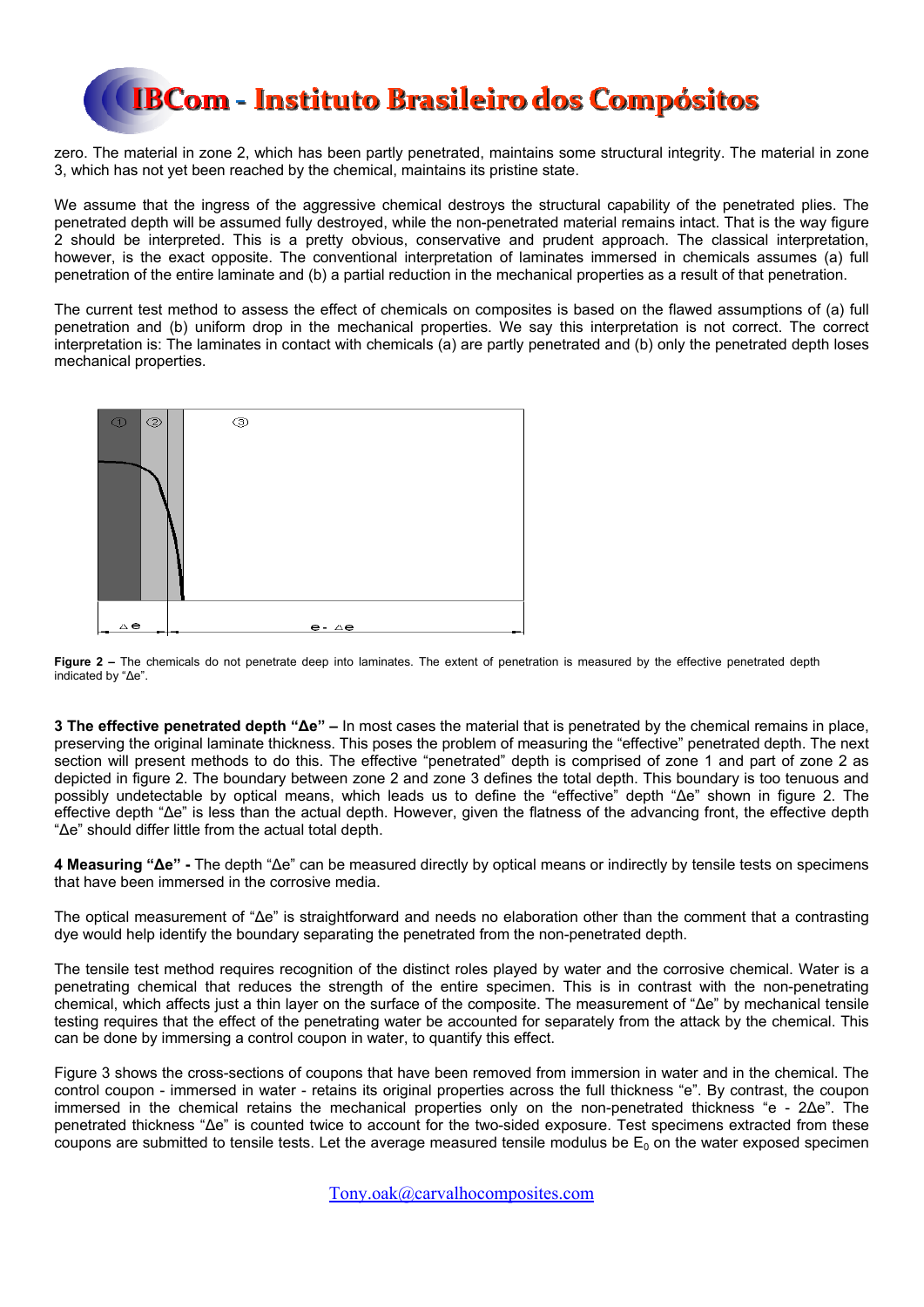and  $E_1$  on the specimen that has been exposed to the chemical. It must be recognized that  $E_1$  is an "apparent" modulus, calculated under the assumption that the chemical fully penetrates the test specimen. Another way of expressing this idea is by saying that the modulus  $E_1$  is measured assuming the full thickness "e" of the laminate, instead of the structural thickness "e - 2Δe". It is our contention that the chemical penetrates no further than the thickness "2Δe". The rest of the specimen thickness, e - 2Δe, is not penetrated and retains the original modulus E<sub>0</sub>. This scenario leads to the following relation

$$
\Delta e = \frac{e}{2} \times \left( 1 - \frac{E_1}{E_0} \right) \tag{1}
$$

Equation (1) calculates the penetrated depth " $\Delta e$ " from the measured tensile moduli E<sub>0</sub> and E<sub>1</sub> and the known thickness "e". The effective depth of penetration is calculated this way.



**Figure 3 -** Test coupons as they look prior to and after immersion in the corrosive chemical. The penetrated depth "Δe" is counted twice to account for the double exposure. The penetrated depth is assumed to lose all of its modulus. The non-penetrated depth retains the original modulus E<sub>0</sub>.

**5 The governing equation –** Having measured the depth of penetration, we next derive a mathematical relationship linking "Δe" to the aggressive chemical. The derivation will take into consideration the concentration, the time, the strain and the temperature of exposure. It is assumed that the rate of change of "Δe" increases with the reactivity (r) and the concentration (c) of the chemical. Also, the rate of penetration decreases with the shielding effect from the penetrated material that remains on the laminate surface. Except in abrasive situations, the penetrated material, of thickness "Δe", remains on the surface of the composite and provides a shield against further penetration. These assumptions are expressed mathematically as

$$
\frac{d(\Delta e)}{dt} = k \frac{D \times S \times c^a}{r \times (\Delta e)^s}
$$
 (2)

**Where** 

"Δe" is the penetrated depth.

"t" is the time of exposure

"k" is a factor to accommodate different units used to express time, thickness, etc.

- "D" is the coefficient of diffusion of the chemical into the corrosion barrier
- "S" is the solubility of the chemical in the resin
- "c" is the concentration of the chemical

"r" is the reactivity (aggressiveness) of the chemical with respect to the resin matrix

"a" is a parameter related to the activity of the chemical in aqueous solution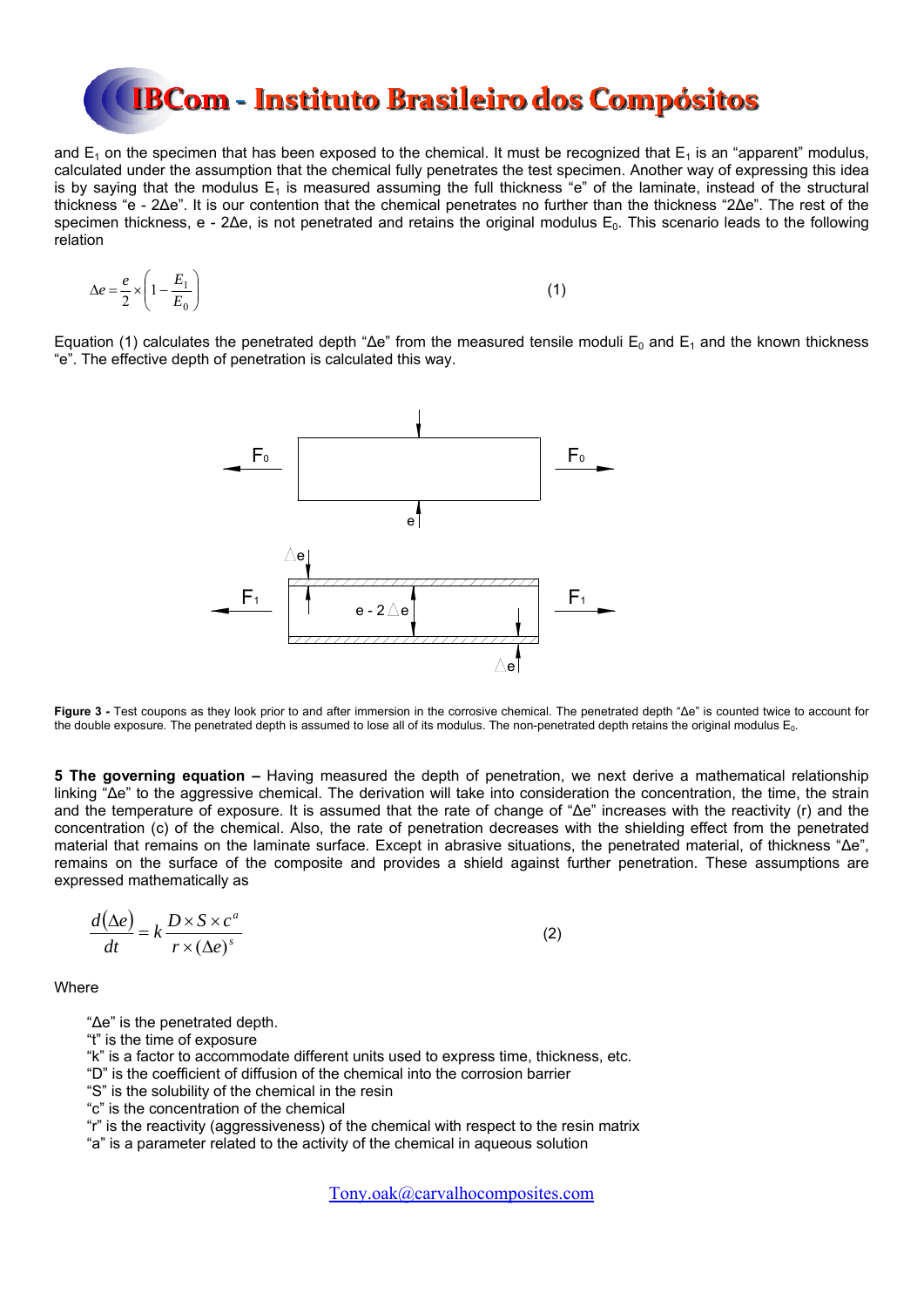"s" accounts for the shielding effect of the corroded material that remains on the laminate.

Equation (2) can be amplified by recognizing the following relationships

$$
D = D_0 \times e^{\left(\frac{-E_D}{RT} + b\varepsilon\right)}
$$

This expression recognizes the effects of the temperature and of the tensile strain on the diffusivity of the composite. Both the temperature and the tensile strain affect the diffusivity of the corrosion barrier. Tensile strains above the infiltration threshold debond the fibers and create micro cracks that facilitate the penetration of the chemical. High temperatures and high tensile strain facilitate the ingress of chemicals. This increase in diffusivity is not to be confused with the phenomenon known as strain-corrosion. For details on strain-corrosion, please see reference 5.

$$
S = S_0 \times e^{\left(\frac{-E_s}{RT}\right)}
$$

$$
r = r \times e^{\left(\frac{-E_R}{RT}\right)}
$$

$$
r = r_0 \times e^{\left(\frac{-E_R}{RT}\right)}
$$

Where

"E" is the Arrhenius energy of activation for each process

"R" is the gas constant

"T" is the absolute temperature

"Є" is the tensile strain

"b" is a parameter that depends on the glass-resin bonding

Entering the above in (2) we obtain

$$
\frac{d(\Delta e)}{dt} = k \frac{D_0 \times S_0 \times c^a \times e^{b\epsilon}}{r_0 \times (\Delta e)^s} \times e^{-\left(\frac{E_D - E_R + E_S}{RT}\right)}
$$

Or

$$
\frac{d(\Delta e)}{dt} = k \frac{D_0 \times S_0 \times c^a \times e^{b\epsilon}}{r_0 \times (\Delta e)^s} \times e^{-\left(\frac{E}{RT}\right)}
$$
(2a)

The coefficients "D<sub>0</sub>", "S<sub>0</sub>" and "r<sub>0</sub>" in equation (2a) take different values depending on the resin system and its interaction with the corrosive chemical. Although system dependent, these coefficients are independent of the temperature and of the time. Integrating (2a) we obtain

$$
\Delta e = \left[ k \times \frac{D_0 \times S_0}{r_0} \times (s+1) \right]^{1/s+1} \times c^{a'_{s+1}} \times e^{b \varepsilon'_{s+1}} \times t^{1/s+1} \times e^{-\left(\frac{E}{RT(s+1)}\right)}
$$
(3)

Equation (3) can be written on log-log space as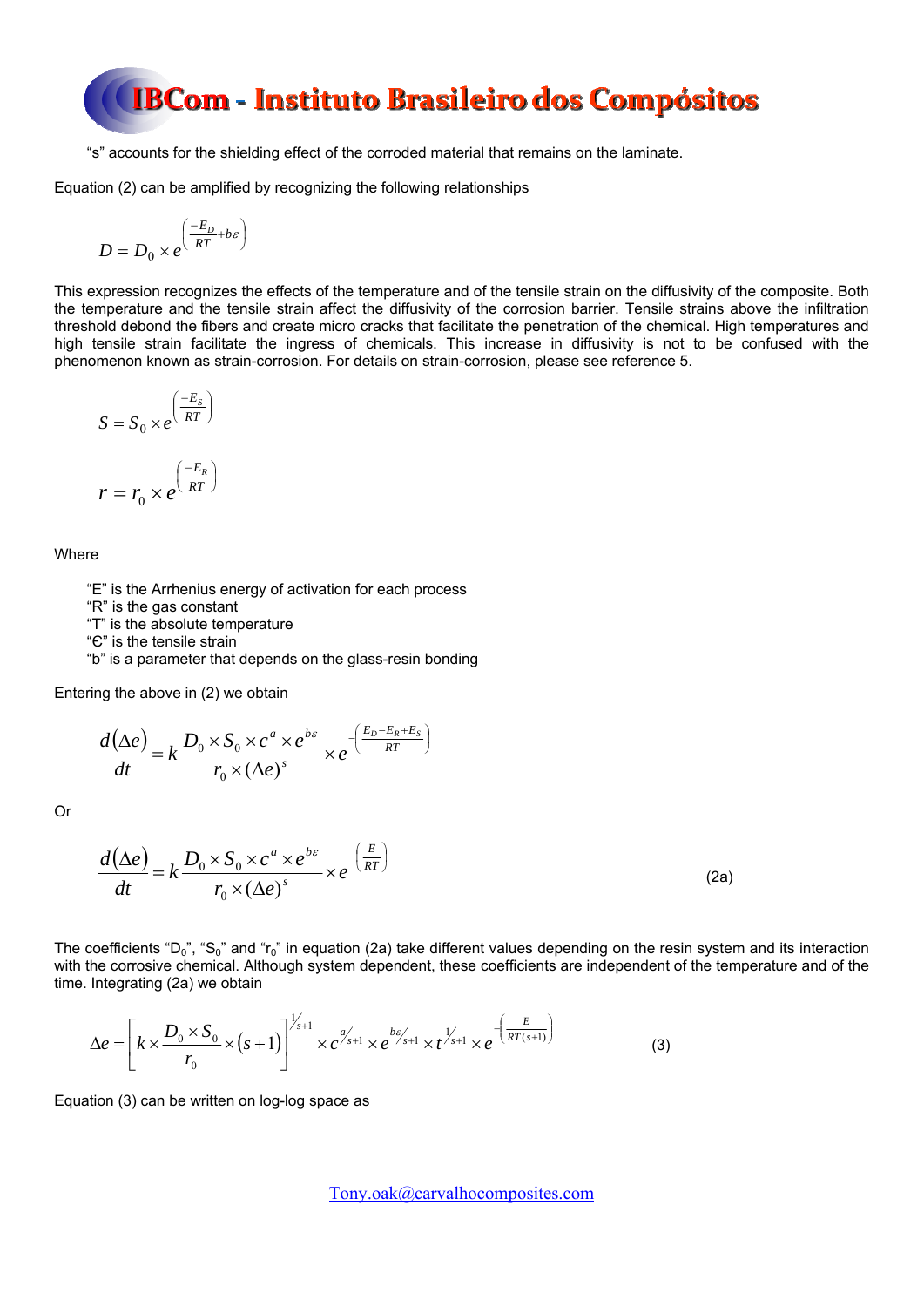$$
\log(\Delta e) = \left(\frac{1}{s+1}\right) \log \left[k \times \frac{D_0 \times S_0}{r_0} \times (s+1)\right] + \left(\frac{a}{s+1}\right) \log(c) + \left(\frac{b\varepsilon}{s+1}\right) \log e + \left(\frac{1}{s+1}\right) \log(r) - \left(\frac{E}{RT(s+1)}\right) \log(e)
$$

By definition, the permeability P of a given solvent-laminate system is the product of the coefficient of diffusion D times the solubility S. Since most engineers have an intuitive feel for permeability, as opposed to diffusion and solubility, we enter the permeability  $P = D \times S$  into equation (3).

$$
\log(\Delta e) = \left(\frac{1}{s+1}\right) \log \left[k \times \frac{P_0}{r_0} \times (s+1)\right] + \left(\frac{a}{s+1}\right) \log(c) + \left(\frac{b \times \log e}{s+1}\right) \times \varepsilon + \left(\frac{1}{s+1}\right) \log(r) - \left(\frac{E \times \log e}{R(s+1)}\right) \times \frac{1}{T}
$$

or

$$
\log(\Delta e) = A + B \log(c) + C \log(t) + \frac{D}{T} + E\varepsilon
$$
\n(3a)

**Where** 

$$
A = \left(\frac{1}{s+1}\right) \log \left[k \times \frac{P_0}{r_0} \times (s+1)\right]
$$
  
\n
$$
B = \frac{a}{s+1}
$$
  
\n
$$
C = \frac{1}{s+1}
$$
  
\n
$$
D = -\frac{E \times \log(e)}{R(s+1)}
$$
  
\n
$$
E = \frac{b \times \log(e)}{s+1}
$$

Equation (3a) predicts the penetrated depth when the corrosion parameters "A", "B", "C", "D" and "E" are known. We believe the reader will not confuse the parameters "D" and "E" in the above equations with the diffusivity D and the Arrhenius activation energy E.

**6 Several scenarios**. We next apply equation (3a) to a few limiting scenarios.

**r0 = 0.** If the chemical is inert and do not interact with the resin, the parameter A becomes infinite and likewise the penetrated depth Δe is infinite. This is the case of inert solvents and water, which are capable of penetrating the entire laminate.

**s = 0.** This situation occurs when the penetrated material of thickness "Δe" is removed by dissolution or by abrasion. In this scenario the shielding effect is lost, the laminate is exposed to direct attack at all times, and "Δe" increases linearly with time.

**s =** ∞**.** These are the cases in which the corrosion barrier is fully insulated from the corrosive chemical. The penetration will not occur and "Δe" is zero.

**P0 = 0**. These are the cases in which the corrosion barrier is not permeable to the chemical. Examples of real life situations approaching this case are found in corrosion barriers consisting of low permeability glass flakes or thermoplastic liners.

**a ≠ 1.** The response of chemicals in water solution is not linear with respect to concentration. Some systems show sharp increases while others show a flat response in activity as the concentration changes. The exponent "a" takes this non linearity into account, with a > 1 representing slow response and a < 1 representing fast response. The linear case occurs, of course, when a = 1.

The corrosion parameters A, B, C, D and E are determined for each corrosive medium and each resin by the usual least squares method of multiple linear regression analysis. The next section describes this.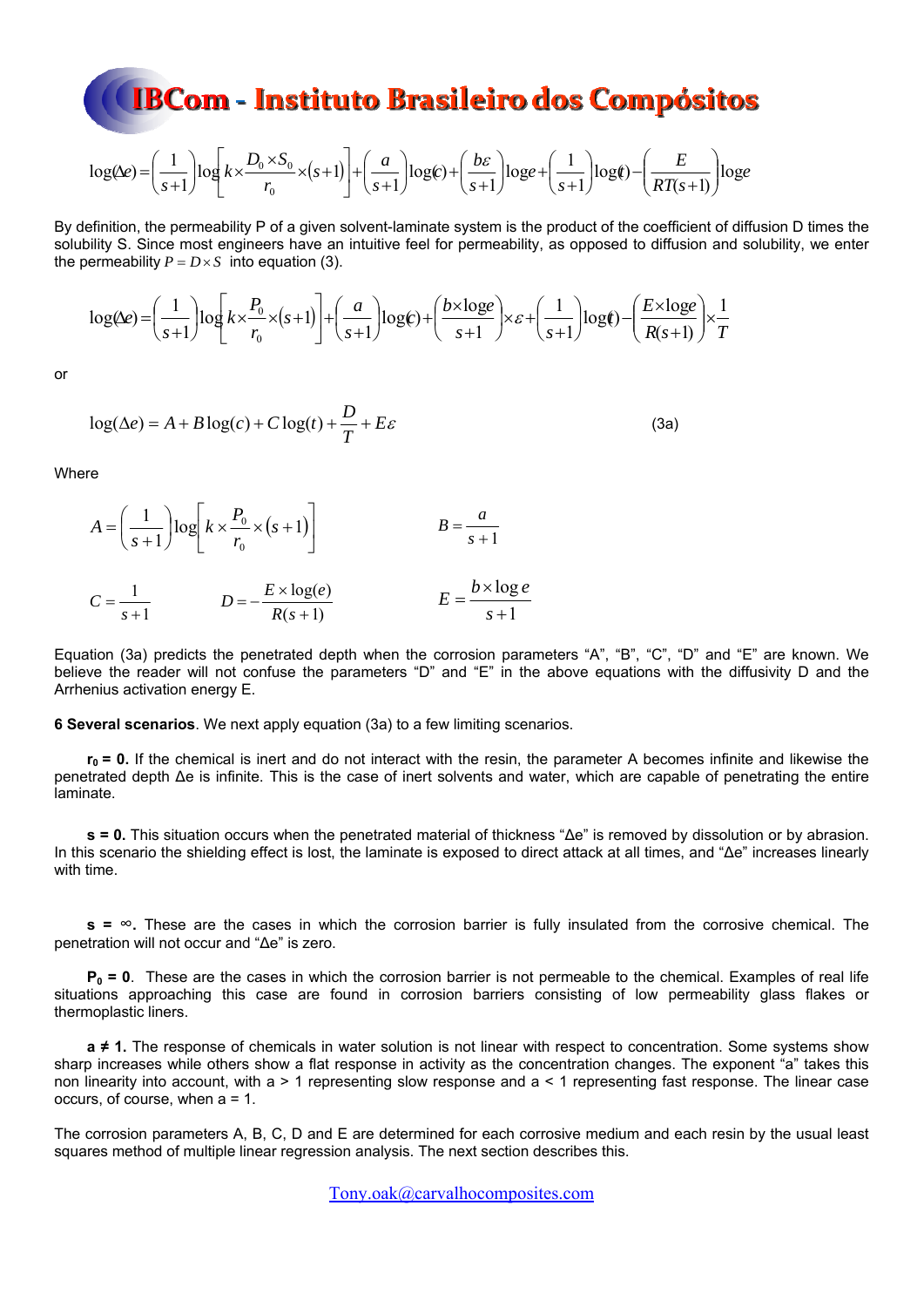

**7 Measuring the corrosion parameters –** There is no test method known at this time to predict the service life of corrosion barriers. The closest protocol available is ASTM C 581, which is a good predictor of the suitability – not of the durability – of corrosion barriers. In this section we elaborate on how to measure the corrosion parameters in equation (3).

The corrosion parameters can be obtained by measuring the depth of penetration "Δe" as a function of time when coupons are immersed in test fluids at different concentrations and different temperatures. The penetrated thickness "Δe" can be measured directly by optical means or indirectly by a tensile test. The new test method departs from the ASTM C581 in the following:

- The test coupons to measure the corrosion parameters are built to mimic the corrosion barrier and have no liner. The liner is regarded as an "add-on" feature that may in some cases improve the equipment service life. However, since in most applications the liner is cracked and rendered ineffective after a short period in service, the corrosion parameters are best measured on laminates made exclusively with chopped fibers and excluding the surface veil. The liner may increase the service life in some applications, but as a service life predictor, it is safer to ignore it.
- The penetrated depth "Δe" is measured as a function of the temperature, the exposure time and the concentration of the test fluid.
- The Barcol hardness and the visual appearance of the exposed coupons are irrelevant to the service life and are ignored.

The differences between the ASTM C581 protocol and the proposed new test method are summarized in table 1.

The data points corresponding to the penetrated depth "Δe", the exposure time "t", the concentration "c", the tensile strain "Є" and the temperature "T" are annotated and processed by the usual least squares method to produce a statistical estimation of the corrosion parameters A, B, C, D and E. This is a typical multiple linear regression problem in which four independent variables (concentration, temperature, tensile strain and time) are used to estimate the mean value of the dependent variable "Δe". The regression equation obtained this way is used to predict the service lives of corrosion barriers.

It is very difficult to include the elongation in the measurement of the corrosion parameters. Fortunately, the corrosion parameter E can be taken equal to zero for elongations less than the infiltration threshold. Since all composite equipment are designed to operate below the infiltration threshold, the parameter  $E = 0$  in all cases. We therefore drop the parameter E from our equation to predict the penetrated depth.

|                           | Current ASTM C 581 test method                                                                                                                                                                                                                                                                               | New proposed test method                                                                                                              |  |  |
|---------------------------|--------------------------------------------------------------------------------------------------------------------------------------------------------------------------------------------------------------------------------------------------------------------------------------------------------------|---------------------------------------------------------------------------------------------------------------------------------------|--|--|
| Scope                     | Predicts service life<br>Evaluates suitability                                                                                                                                                                                                                                                               |                                                                                                                                       |  |  |
| Criteria                  | Penetrated depth "∆e" measured by<br><b>Hardness</b><br>Appearance of the coupon<br>optical means or tensile tests<br>Appearance of the medium<br>Flexural strength retention.                                                                                                                               |                                                                                                                                       |  |  |
| Significance              | Suggests suitability                                                                                                                                                                                                                                                                                         | Predicts durability                                                                                                                   |  |  |
| Coupons                   | Veil on both surfaces.<br>Two 450 $g/m^2$ mats                                                                                                                                                                                                                                                               | Veils are not used.<br>Coupon are made with chopped glass<br>onlv                                                                     |  |  |
| Procedure                 | Immersion of coupons.<br>Specimens tested for flexural strength at<br>regular intervals.                                                                                                                                                                                                                     | Immersion of coupons.<br>Penetrated thickness "Ae" measured by<br>optical means or tensile modulus<br>retention at regular intervals. |  |  |
| Calculation               | The drop in tensile modulus is interpreted<br>Tabulates/constructs graph of hardness as<br>function of time.<br>as penetrated depth.<br>The penetrated depth is linked to the time<br>Tabulates/constructs graph of flexural<br>strength as function of time.<br>of exposure by a log - log regression line. |                                                                                                                                       |  |  |
| Interpretation of results | Resin is suitable if flexural strength and<br>hardness level off.                                                                                                                                                                                                                                            | The log – log regression line predicts the<br>service life.                                                                           |  |  |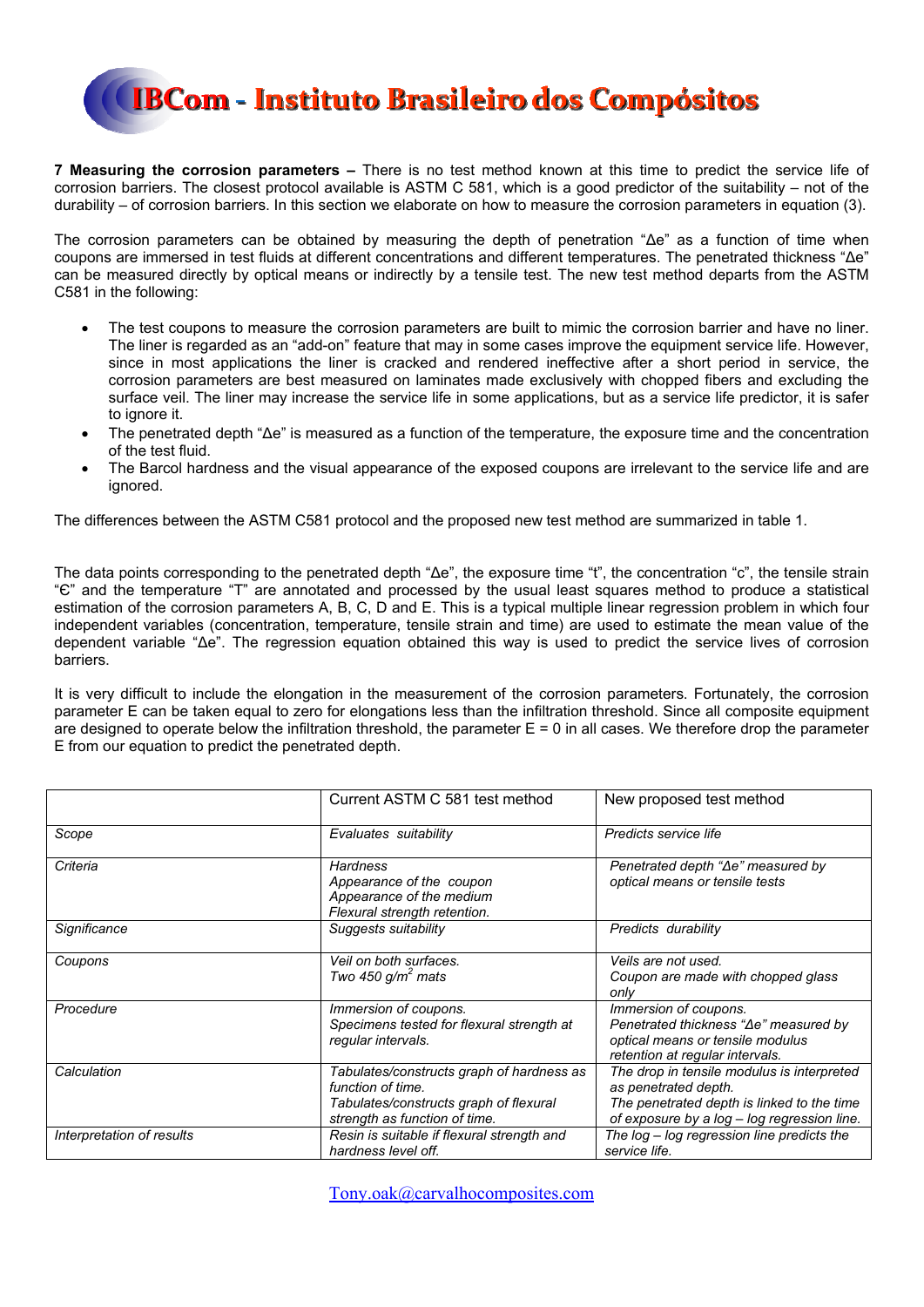| Other indicators are the visual appearance | Visual appearances and hardness are |
|--------------------------------------------|-------------------------------------|
| of the laminate and of the media.          | <i>irrelevant.</i>                  |

**Table1 -** The two test methods side by side. Although similar in execution, they are fundamentally different in interpretation.

8 **Worked examples –** The following examples illustrates the application of the regression equation to a hypothetical situation. The equation used to predict the penetrated depth Δe in the corrosion barrier is:

$$
\log(\Delta e) = A + B \log(c) + C \log(t) + \frac{D}{T} + E\varepsilon
$$
 (3a)

We assume the following corrosion parameters for the corrosion barrier in this specific hypothetical case.

 $A = -0.219$   $B = +0.206$   $C = +0.321$   $D = -133.760$   $F = 0.600$ 

**8.1 Example 1** – The above hypothetical parameters are valid for "Δe" expressed in mm when the time of exposure "t" is expressed in months. The parameters A, B, C, D and E will be used to determine (a) the service life of a standard 2.0 mm corrosion barrier and (b) the required thickness of a special corrosion barrier. The service life is assumed to be 25 years, meaning the corrosion barrier should not be replaced before 25 years of continuous use. In both cases we assume a residual corrosion barrier of 0,5 mm before the equipment is shut down for relining.

*Estimating the service life of a standard 2,0 mm corrosion barrier – For a required residual corrosion barrier of 0,5 mm,* the equipment is supposed to be shut down for maintenance when the depth of penetration is  $\Delta e = 2,0 - 0,5 = 1,5$  mm. The service life is obtained by entering this depth of penetration  $\Delta e = 1.5$  mm and the given corrosion parameters in equation (3a). The service life will be estimated for a chemical of concentration  $c = 0.5$ , a tensile strain  $ε = 0.20\%$  and operating temperatures of 80C and 27C.

$$
log(1,5) = -0,219 + 0,206 \times log(0,5) + 0,321 \times log(t) - \frac{133,760}{273 + 27} + 0,600 \times 0,20
$$

Solving for the time "t" we obtain t  $\approx$  273 months (22 years) for the operating temperature of 27C.

$$
log(1,5) = -0,219 + 0,206 \times log(0,5) + 0,321 \times log(t) - \frac{133,760}{273 + 80} + 0,600 \times 0,20
$$

Solving for the time "t" we obtain t  $\approx$  170 months (14 years) if the operating temperature is 80C.

The reader will note that we have made use of the parameter  $E = 0,600$ . That was done for illustrative purposes only, since in real life the tensile strain  $\varepsilon = 0.20\%$  is below the infiltration threshold and  $E = 0$ .

*Designing a special corrosion barrier for a service life of 25 years at 90C and c = 0.3.* – We next determine the required thickness of the corrosion barrier to last 25 years when operating at a temperature of 90C and a concentration c = 0.3. Per equation (3a) the thickness that is penetrated in 25 years is

$$
\log(\Delta e) = -0.219 + 0.206 \log(0.3) + 0.321 \log(25 \times 12) - \frac{133,760}{273 + 90} + 0.600 \times 0.20
$$

$$
\Delta e = 1.7 \text{ mm}
$$

 Assuming a residual value of 0,5 mm for the corrosion barrier, its original thickness should be 1.7 mm + 0,5 mm = 2.2 mm.

Again, the tensile strain  $ε = 0.20%$  is less than the infiltration threshold and the value of the parameter E should be taken as  $E = 0$ .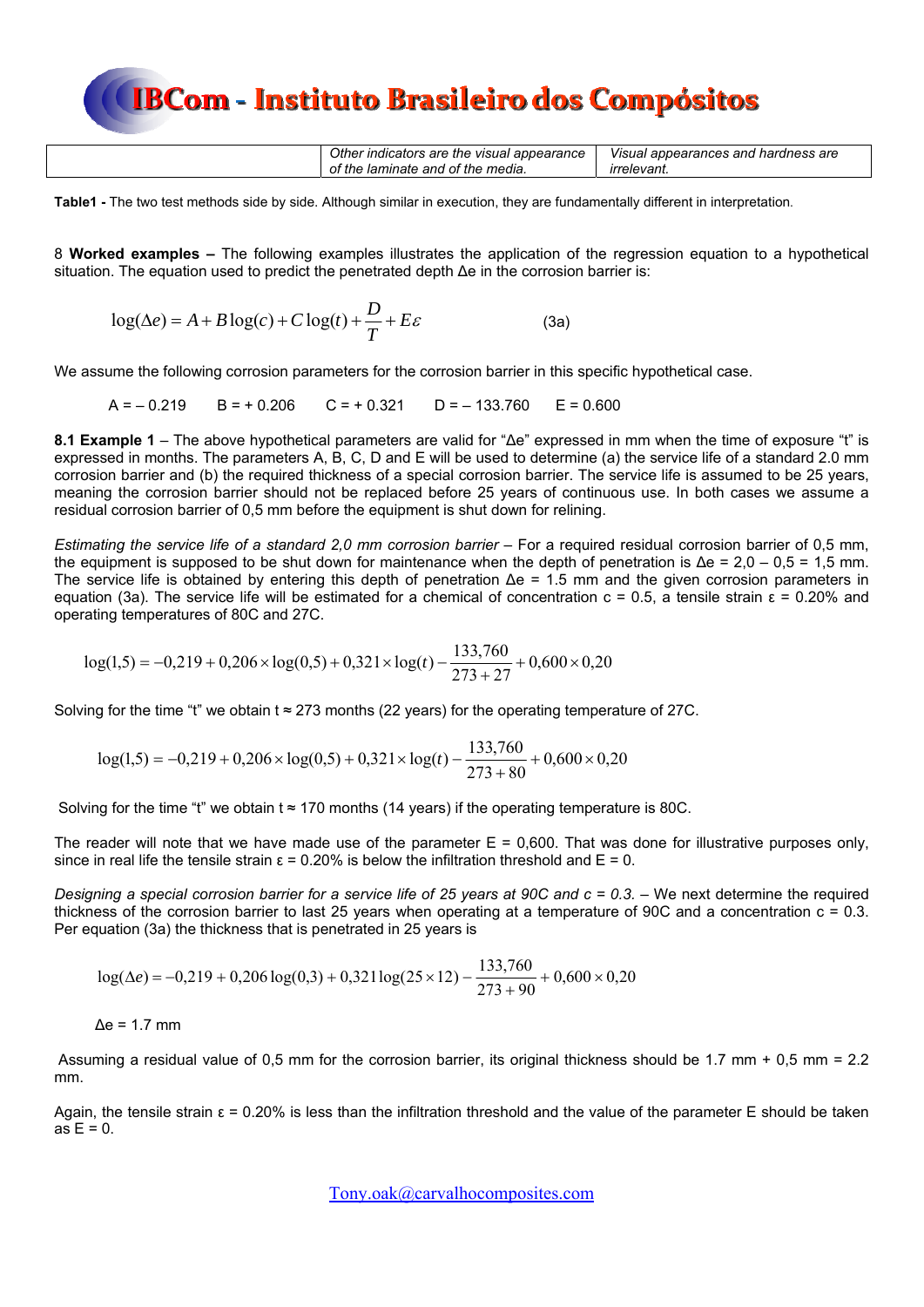**8.2 example 2 -** In 2001 Mark Greenwood published a remarkable paper (reference 2) showing the results of extensive creep-rupture tests performed on pultruded rods immersed in several aggressive media. The objective of Mark's paper was to compare the effects of two types of glass fibers on the long-term structural lives (rupture) of composites. The tested rods were identical in every respect except for the different compositions of the glass fibers. This worked example shows our interpretation of the test results published by Mark.

The reported test results were taken from specimens subjected to constant tension while immersed in the corrosive fluid. Creep tests such as these are good to assess the effect of the tensile strain on the durability.

It must be realized that creep tests performed in corrosive media combine the effects of two distinct modes of attack. For meaningful results, the investigator should judiciously separate the effects of the penetrating water from those of the nonpenetrating chemical. Mark Greenwood, in his 2001 paper, did not separate these effects. Instead, he interpreted his results and based his conclusions on the classical (and incorrect) assumption that the reactive chemicals fully penetrate the rods and lower their strength. The classical assumption that chemicals fully penetrate the entire laminate is not correct. As we know, the reactive chemicals have their effect limited to a small depth " $\Delta e$ ".

We will make use of the test data published by Mark Greenwood to determine the penetrated depth "Δe". The radius of the rods remains unchanged throughout the test. This leads to the equations

$$
\sigma_r^0 = \frac{F_r^0}{\pi R^2} \qquad \qquad \sigma_r^t = \frac{F_r^t}{\pi R^2} \tag{4}
$$

Where  $\sigma_r^0$  and  $\sigma_r^t$  are the tensile strengths of the rods respectively prior to and after immersion. Note that the rod radius R remains unchanged, and that the tensile strength  $\sigma_r^t$  drops in the same proportion as the measured rupture force  $F_r^t$ .

This is the classical interpretation.

Our interpretation is quite different. We say that the tensile rupture force drops in response to (a) a decrease in the structural diameter equal to the depth that is penetrated and (b) a decrease in the tensile strength caused by water in the material that was not penetrated by the chemical.

We repeat the argument for clarity.

*We say that the non-penetrating reactive chemical destroys the mechanical properties of the outer layer that is penetrated, while leaving the core of the rods intact. And we say also that the penetrating water attacks the glass fibers and cause a drop in the tensile strength of the core. These two modes of attack have different mechanisms and should be carefully separated.* 

The separation of the damage caused by the water on the core from the damage caused by the chemical on the surface involves an elaborate analysis that will not be shown here. The interested reader can email the authors requesting a proof of the derivations. The separation of the two effects produces equation (5).

Equation (5) predicts the thickness "Δe" that is penetrated by the chemical in the creep tests done by Mark Greenwood.

$$
\Delta e = R \left\{ 1 - \left[ \left( \text{reteration} \right) \times \left( \frac{t_r}{t_0} \right)^{K_s} \right]^{\frac{1}{2}} \right\} \tag{5}
$$

**Where** 

*"Δe" is the penetrated depth "R" = 3,175 mm is the original radius of the rod*  "Retention" designates the reported tensile strength retention for the rods after a time "t<sub>r</sub>" *"tr" is the reported time to rupture "t0" = 0.1 hour is the time to rupture in short term tensile tests*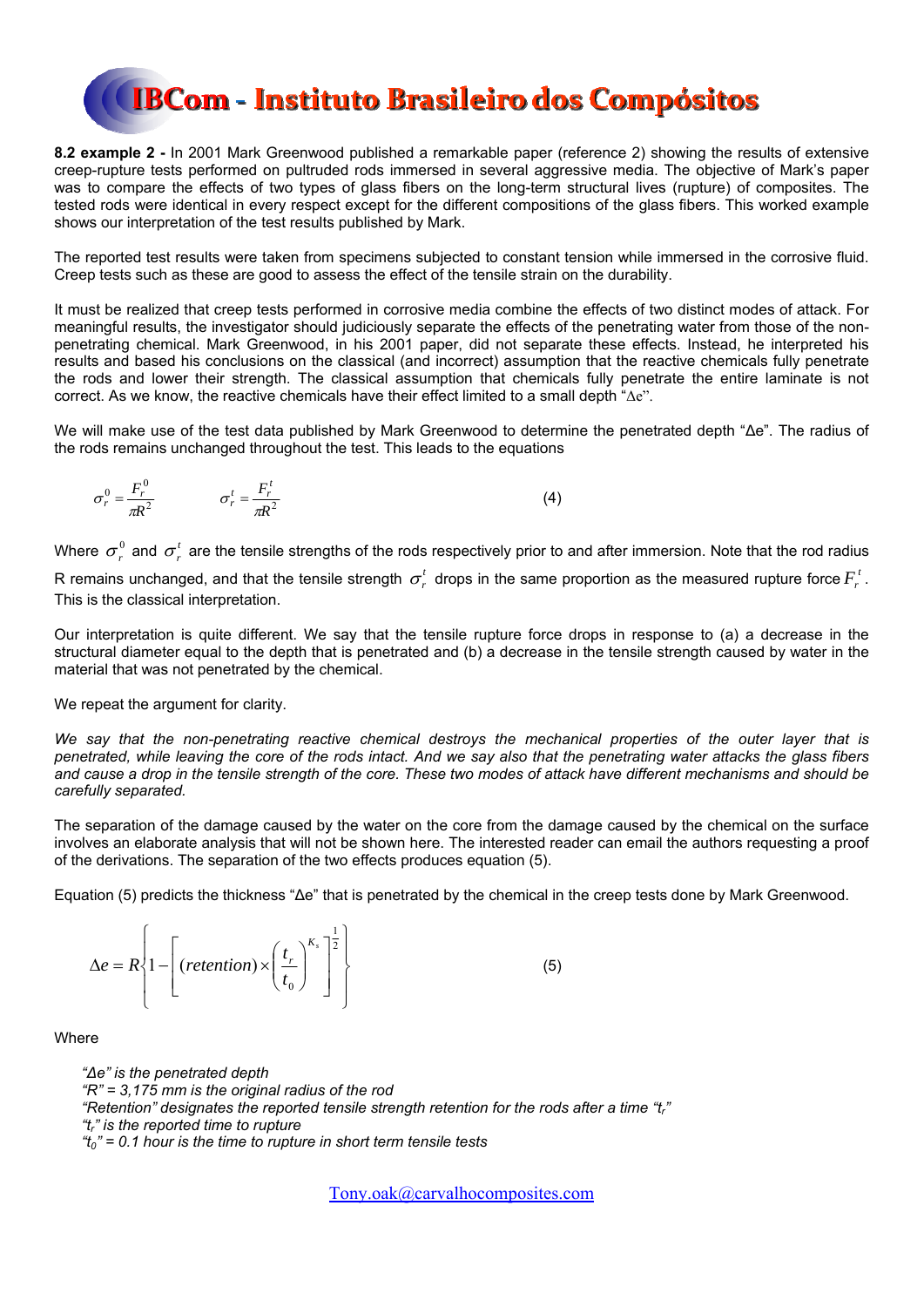

*Ks = 0.0854 is the slope of the static regression line for the rods made of E glass in water Ks = 0.0654 is the slope of the static regression line for the rods made of boron-free glass in water* 

We illustrate the use of equation (5) for the rods that Mark tested in acid. According to Mark Greenwood, the strength retentions at 50 years for rods creep-tested in acid are 0.90% and 12.10% respectively for E glass and for boron-free glass. The time to rupture to enter equation  $(5)$  in this case is 50 years, or  $t_r = 438000$  hours.

For E glass rods creep-tested in acid

$$
\Delta e = 3,175 \left\{ 1 - \left[ (0,009) \times \left( \frac{438000}{0,1} \right)^{0,0854} \right]^{\frac{1}{2}} \right\} = 2,60 \text{ mm}
$$

For boron-free glass rods creep-tested in acid

$$
\Delta e = 3,175 \left\{ 1 - \left[ (0,121) \times \left( \frac{438000}{0,1} \right)^{0,0654} \right]^{\frac{1}{2}} \right\} = 1,35 \text{ mm}
$$

As we can see, the penetrated depth, "Δe", is small considering the exposure time of 50 years. The rods of E glass are penetrated 2.60 mm after 50 years of exposure in acid, versus 1.35 mm for the rods of boron-free glass. For equal performance after 50 years, the rods of E glass should be designed with diameters  $2\times(2,60-1,35) = 2,50$  mm larger than those of the rods made of boron-free glass. This does not seem like a big deal and supports the conclusion that the glass composition is not a driving factor in the durability of corrosion barriers. Also, it should be noted that the rods tested were made exclusively of UD fibers and had no corrosion barrier to slow down the penetration.

The classical interpretation of the tests performed by Mark Greenwood is not correct. It leads to the scary and absurd conclusion that the E glass rods, regardless of their diameter, lose their strength (retention of 0.90%) after 50 years of immersion in acid. This conclusion is so unlikely that the great Mark Greenwood himself was forced to interject the following apologetic comment in his 2001 paper:

*"Considering the relatively good performance of isophthalic polyester laminates reinforced with traditional E glass, the results from this study appear to be excessively severe. However, the manufacturing method typically used for storage*  tanks that would hold a strong acid uses a liner or barrier layer that would significantly delay the adverse effects of the *acid on the structural layers of the chemical storage tank."* 

The above is implicit recognition that only the surface plies of the corrosion barrier are subject to attack from reactive chemicals. The inner core plies remains intact. The classical assumption that the corrosive chemicals pervade the laminate and affect the mechanical properties of the core is wrong.

Table 2 summarizes our interpretation of the test results reported in reference 2 for other chemicals.